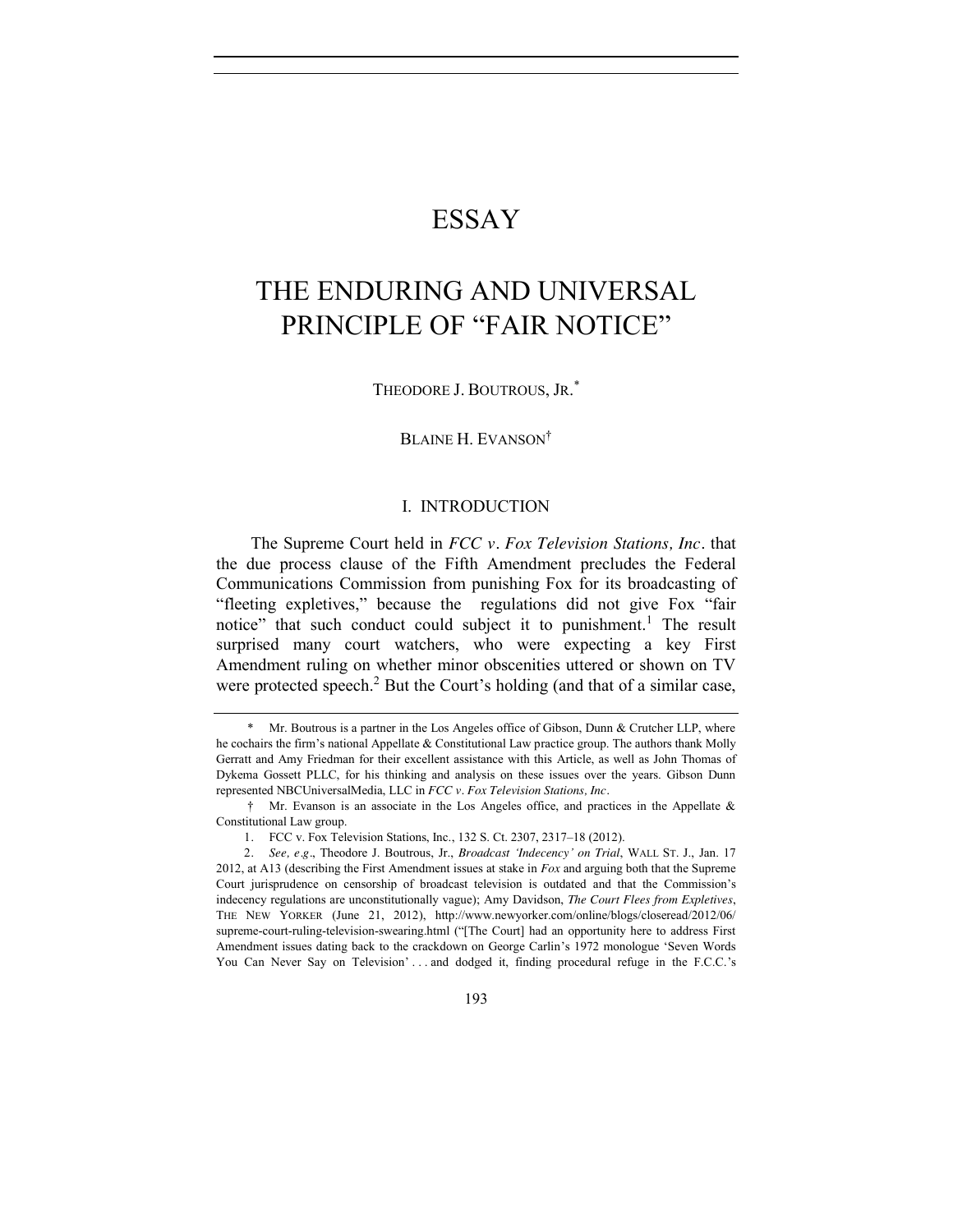*Christopher v. SmithKline Beecham Corp.* $)$ <sup>3</sup>—which was based on the doctrine that defendants must receive "fair notice" of the conduct that can subject them to punishment $4$ —is supported by nearly a century of established due process jurisprudence.<sup>5</sup> The fair notice requirement is an essential protection of the due process clause, and shields all defendants from unfair and arbitrary punishment.

In requiring fair notice of a civil penalty imposed by a regulatory agency, *Fox* and *Christopher* remove any doubt that where a defendant whether criminal or civil—faces punishment, the standards of conduct giving rise to such punishment must be reasonably discernible *before* the punishment is imposed. The Court specified that "laws which regulate persons or entities must give fair notice of conduct that is forbidden or required,"<sup>6</sup> thus reaffirming the constitutional mandate "that laws give the person of ordinary intelligence a reasonable opportunity to know what is prohibited, so that he may act accordingly."<sup>7</sup> In particular, courts that have long grappled with how to apply the Supreme Court's fair notice doctrine to the availability of punitive damages should look to the clear holdings in *Fox* and *Christopher*, which almost certainly preclude punitive damages liability against defendants based on liability standards that were not clearly established at the time of the challenged conduct.<sup>8</sup>

3*.* Christopher v. SmithKline Beecham Corp., 132 S. Ct. 2156, 2167 (2012). *See also Fox*, 132 S. Ct. at 2317.

4*. Fox*, 132 S. Ct. at 2317 ("A fundamental principle in our legal system is that laws which regulate persons or entities must give fair notice of conduct that is forbidden or required.") (citation omitted). *See also, e.g.*, Grayned v. City of Rockford, 408 U.S. 104, 108–09 (1972) ("[W]e insist that laws give the person of ordinary intelligence a reasonable opportunity to know what is prohibited, so that he may act accordingly. . . . [Moreover,] vague law[s] impermissibly delegate[] basic policy matters to policemen, judges, and juries for resolution on an ad hoc and subjective basis . . . .").

capriciousness . . . ."); Lyle Denniston, *Opinion Recap: TV Indecency Policy Awaits Next Round*, SCOTUSBLOG (Jun. 21, 2012, 2:49 PM), http://www.scotusblog.com/2012/06/opinion-recap-tvindecency-policy-awaits-next-round/ ("Notably, Justice Ruth Bader Ginsburg, in a brief opinion . . . [said] that she joined only in the result, not in Kennedy's reasoning, [and] called for 'reconsideration' of the *Pacifica* precedent."); Edward Wyatt, *Can You Say That on TV? Broadcasters Aren't Sure*, N.Y. TIMES, June 22, 2012, at B6, *available at* http://www.nytimes.com/2012/06/22/ business/media/broadcasters-still-arent-sure-whats-allowed.html?\_r=0 ("I think the Supreme Court has been irresponsible in not taking a case that would help the government and the broadcasters understand what the parameters of the First Amendment are.") (quoting Michael Powell, a former Commission chairman).

<sup>5</sup>*. See Fox*, 132 S. Ct. at 2317.

<sup>6</sup>*. Id.*

<sup>7</sup>*. Grayned*, 408 U.S. at 108.

<sup>8.</sup> *See Fox*, 132 S. Ct. at 2317; *Christopher*, 132 S. Ct. at 2167.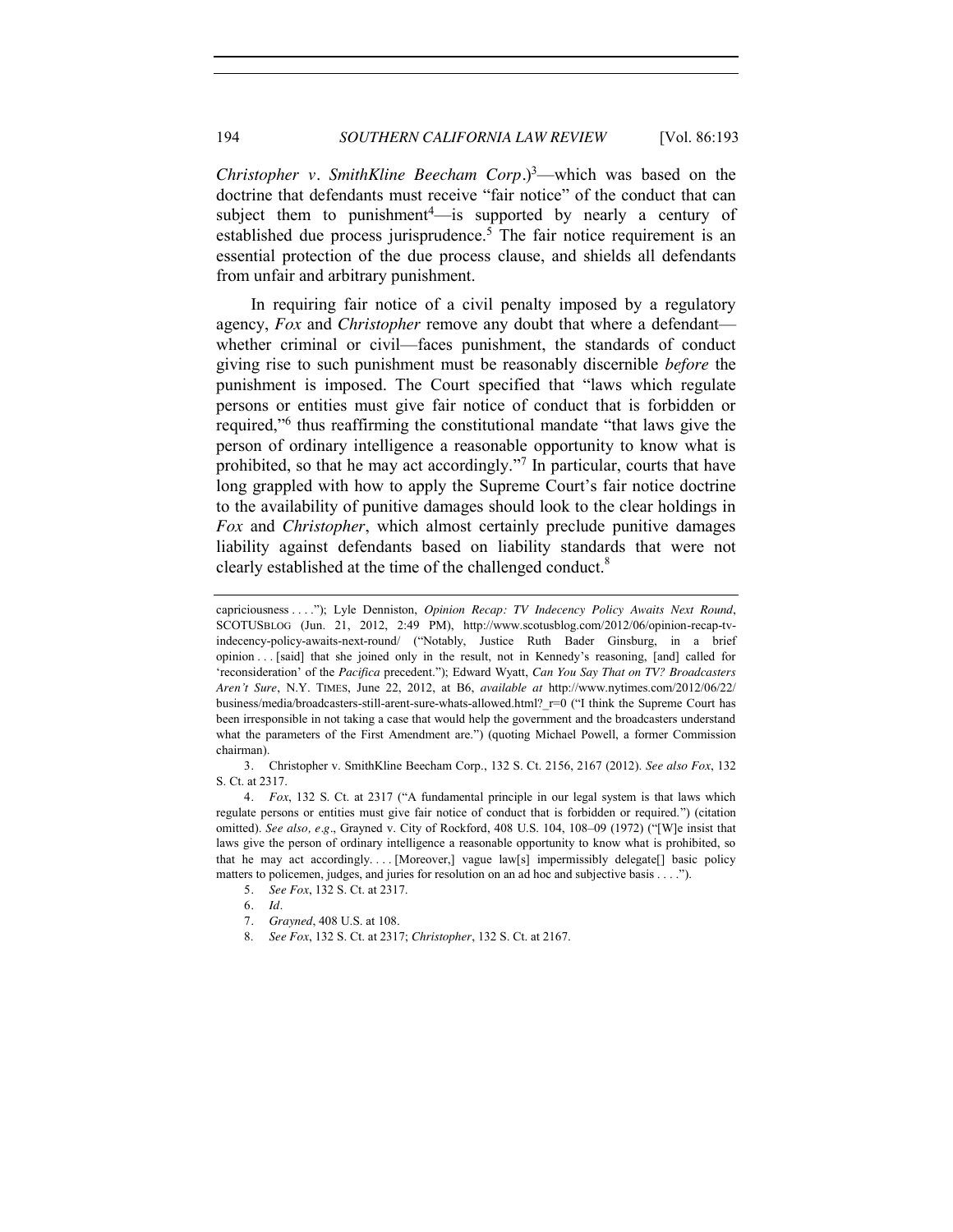#### 2013] *PRINCIPLE OF "FAIR NOTICE"* 195

## II. FAIR NOTICE IN THE CRIMINAL LAW

The Supreme Court has long construed the constitutional requirement of due process to mean that no person ought to be forced "to speculate as to the meaning of penal statutes. All are entitled to be informed as to what the State commands or forbids."<sup>9</sup> As such, criminal defendants may not be prosecuted unless the statute "define[s] the criminal offense [1] with sufficient definiteness that ordinary people can understand what conduct is prohibited and [2] in a manner that does not encourage arbitrary and discriminatory enforcement."<sup>10</sup> This constitutional standard is based on the fairness to defendants of being able to order their conduct in a way that avoids punishment, and the protection against arbitrary enforcement by police officers, judges, and jurors.<sup>11</sup>

The Court has traditionally analyzed fair notice challenges to criminal statutes under the "void-for-vagueness" doctrine.<sup>12</sup> The Court's decisions require that "the terms of a penal statute creating a new offense must be sufficiently explicit to inform those who are subject to it what conduct on their part will render them liable to its penalties.<sup> $13$ </sup> To survive a constitutional challenge, the statute must therefore "describe with sufficient particularity what a suspect must do in order to satisfy the statute."<sup>14</sup>

This analysis is based on a "common intelligence" test—the question is not whether a person with *special expertise* would be able to derive the true meaning of a criminal statute, but whether a person of *common intelligence* can determine what conduct is prohibited based on the text of the statute and any guidance from the legislature, enforcement agency, or controlling courts.15 Thus, for example, in *City of Chicago v. Morales*, the

<sup>9</sup>*.* Lanzetta v. New Jersey, 306 U.S. 451, 453 (1939) (footnote omitted).

<sup>10</sup>*.* Skilling v. United States, 130 S. Ct. 2896, 2927–28 (2010) (quoting Kolender v. Lawson, 461 U.S. 352, 357 (1983)).

<sup>11</sup>*. Kolender*, 461 U.S. at 359 ("It is clear that the full discretion accorded to the police . . . necessarily entrust[s] lawmaking to the moment-to-moment judgment of the policeman on his beat.") (quoting Smith v. Goguen, 415 U.S. 566, 575 (1974)) (internal quotation marks omitted); Giaccio v. Pennsylvania, 382 U.S. 399, 402–03 (1966) ("It is established that a law fails to meet the requirements of the Due Process Clause if it is so vague and standardless that it leaves the public uncertain as to the conduct it prohibits or leaves judges and jurors free to decide, without any legally fixed standards, what is prohibited and what is not in each particular case.").

<sup>12</sup>*. See, e.g.*, City of Chicago v. Morales, 527 U.S. 41, 56 (1999); *Grayned*, 408 U.S. at 108–09.

<sup>13</sup>*.* Connally v. Gen. Constr. Co., 269 U.S. 385, 391 (1926). *See also* United States v. Lanier, 520 U.S. 259, 267 (1997) (stating that criminal statutes must make "reasonably clear at the relevant time that the defendant's conduct was criminal").

<sup>14</sup>*. Kolender*, 461 U.S. at 361. This may also be referred to as the "ascertainable standards of guilt" requirement. *See* Palmer v. City of Euclid, 402 U.S. 544, 545 (1971).

<sup>15</sup>*. See Grayned*, 408 U.S. at 110; Lanzetta v. New Jersey, 306 U.S. 451, 454–55 (1939) (citing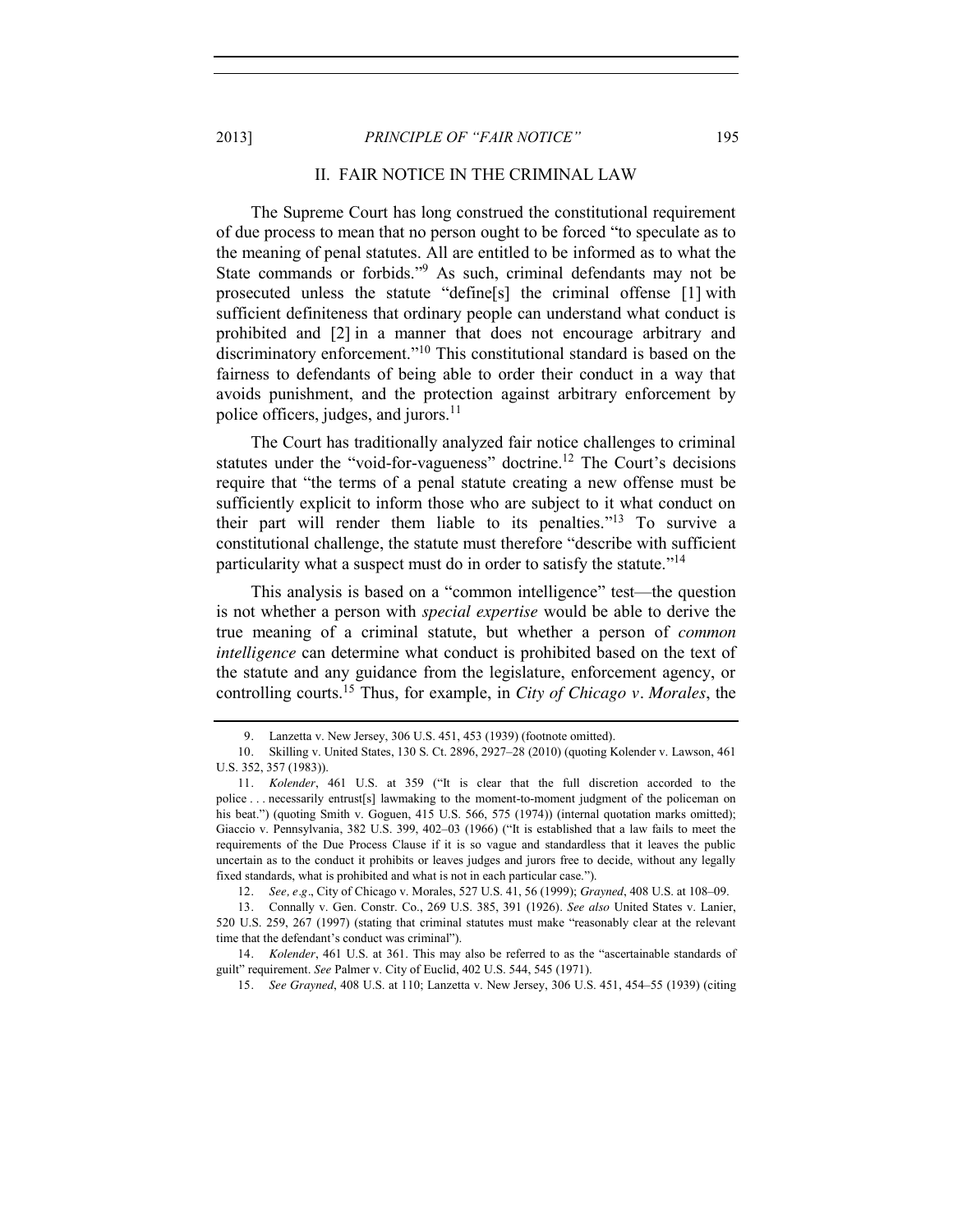Court invalidated a statute that prohibited the "loitering" of criminal street gangs in public places, because the statute did not specify what behavior constituted "loitering."<sup>16</sup>

Due process also precludes "novel construction" of statutes otherwise known as the antiretroactivity doctrine17—which expands the scope of conduct that can be prosecuted under a statute if "neither the statute nor any prior judicial decision ha[d] fairly disclosed [the defendant's conduct] to be within its scope."<sup>18</sup> For example, the Court in *Bouie v. City of Columbia* reversed criminal convictions that were based on the South Carolina Supreme Court's redefining of a criminal trespass statute to include the conduct at issue. Although the state Supreme Court had authority to interpret the laws and define what conduct fell within its scope, it could do so only prospectively.<sup>19</sup> As a result, the U.S. Supreme Court held that the defendants in the case lacked fair notice at the time they were engaged in the conduct at issue.<sup>20</sup>

## III. FAIR NOTICE OF CIVIL FINES FROM A REGULATORY **AGENCY**

The Supreme Court in *Fox* and *Christopher* applied the same due process protections articulated in such cases as *Grayned*, <sup>21</sup> *Skilling*, <sup>22</sup> and

16*. Morales*, 527 U.S. at 46, 50–51.

17*. Lanier*, 520 U.S. at 266; John Calvin Jeffries, Jr., *Legality, Vagueness, and the Construction of Penal Statutes*, 71 VA. L. REV. 189, 189 (1985).

18*. Lanier*, 520 U.S. at 266. *See also* Lankford v. Idaho, 500 U.S. 110, 119–20 (1991) (holding that the defendant did not have notice that the judge would impose a death sentence); Bouie v. City of Columbia, 378 U.S. 347, 352 (1964) ("When a statute on its face is . . . precise, however, it lulls the potential defendant into a false sense of security, giving him no reason even to suspect that conduct clearly outside the scope of the statute as written will be retroactively brought within it by an act of judicial construction."); *Lanzetta*, 306 U.S. at 456 ("It would be hard to hold that, in advance of judicial utterance upon the subject, [defendants] were bound to understand the challenged provision according to the language later used by the court.").

19*. Bouie*, 378 U.S. at 362. The doctrine of antiretroactivity may also lead to a narrowing of the interpretation of a particular statute, rather than a finding particularly tailored to the defendant's conduct in the case before the court. *See, e.g.*, Skilling v. United States, 130 S. Ct. 2896, 2932 (2010).

*Connally*, 269 U.S. at 391). The Court has analogized the fair notice doctrine to the "objective reasonableness" standard in qualified immunity cases, which protects public officials if their conduct could be considered "objectively reasonable" at the time of an alleged violation of a constitutional right. A determination after the fact that the official violated a constitutional right cannot result in punishment against the official. *See* Harlow v. Fitzgerald, 457 U.S. 800, 818 (1982); *Lanier*, 520 U.S. at 270–71 ("[B]oth serve the same objective, [as] the qualified immunity test is simply the adaptation of the fair warning standard to give officials . . . the same protection from civil liability and its consequences that individuals have traditionally possessed in the face of vague criminal statutes.").

<sup>20</sup>*. Bouie*, 378 U.S. at 354–55, 362.

<sup>21</sup>*.* Grayned v. City of Rockford, 408 U.S. 104, 108–09 (1972).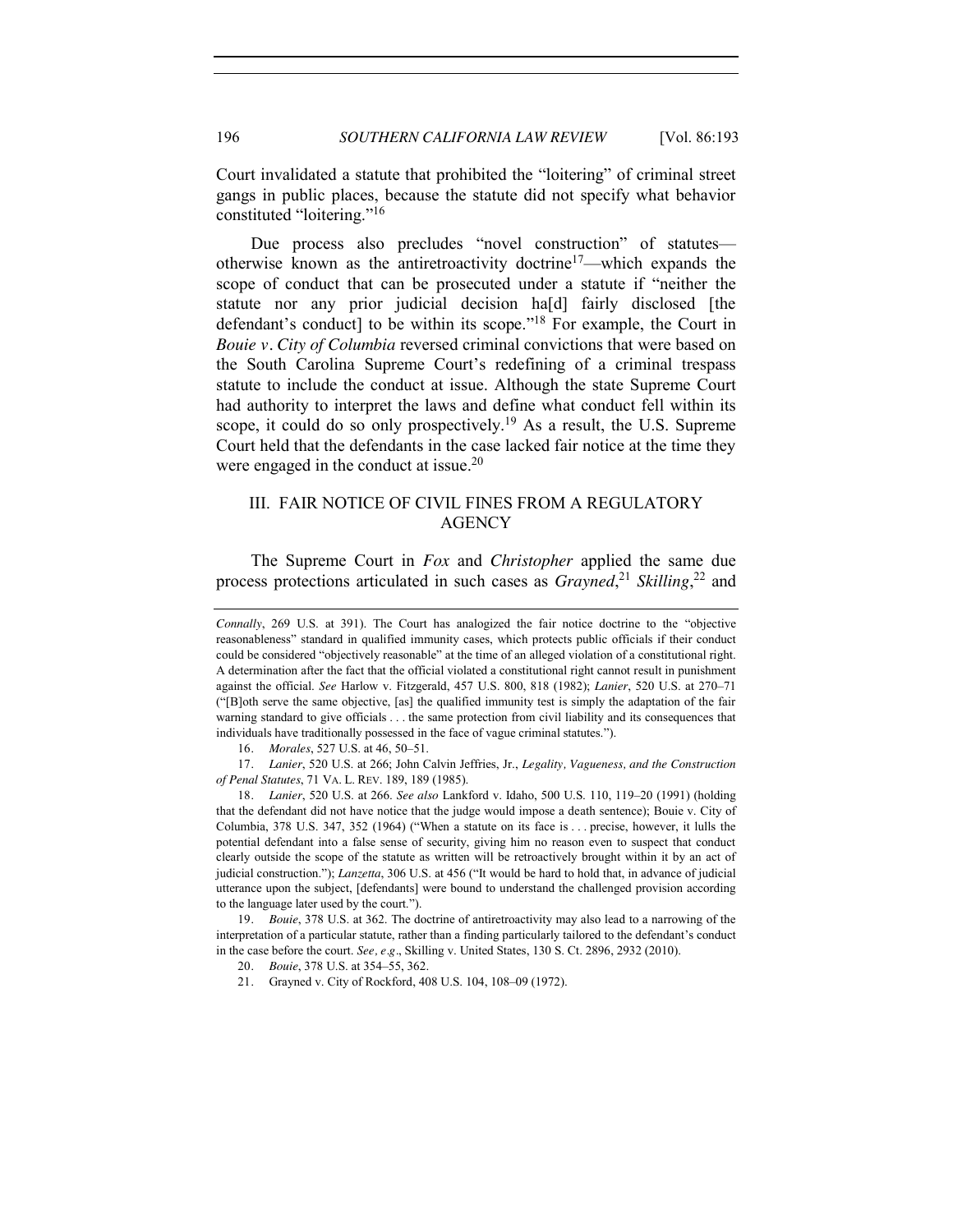*Lanier*, <sup>23</sup> to corporate civil defendants facing imposition of civil penalties by regulatory agencies. The Court invalidated the regulations at issue because they failed to provide a party "of ordinary intelligence fair notice of what is prohibited," and because the regulations were "so standardless that [they] authorize[d] or encourage[d] seriously discriminatory enforcement."<sup>24</sup>

In *Fox*, the Court assessed whether the Federal Communication Commission violated the due process rights of ABC and Fox by imposing sanctions for three distinct broadcasts involving either brief profanity or nudity, termed "fleeting expletives."<sup>25</sup> After the broadcasts occurred, the Commission enacted guidelines making the conduct in all three instances subject to sanctions, but at the time of the broadcasts, there were no regulations or other agency guidance that the broadcasters could have relied on in analyzing whether the brief profanity or nudity was punishable.26 The Court thus concluded that "[t]he Commission's lack of notice to Fox and ABC that its interpretation had changed so the fleeting moments of indecency contained in their broadcasts were a violation . . . 'fail[ed] to provide a person of ordinary intelligence fair notice of what is prohibited."<sup>27</sup>

Similarly, in *Christopher v. SmithKline Beecham Corp.*, the Court refused to adopt the Department of Labor's interpretation of the Fair Labor Standard Act on the question whether pharmaceutical detailers were "outside salesmen" and therefore exempt from overtime requirements. The Department argued that the Court should defer to the Department's statement in a 2009 amicus brief, but the Court held that the amicus brief did not provide fair notice that the detailers fell within the exemption. The brief was written years after the offensive conduct,  $2<sup>8</sup>$  the pharmaceutical

*Id.* at 2317 (citing *Grayned*, 408 U.S. at 108–09).

<sup>22</sup>*. Skilling*, 130 S. Ct. at 2928.

<sup>23</sup>*. Lanier*, 520 U.S. at 266.

<sup>24</sup>*.* FCC v. Fox Television Stations, Inc., 132 S. Ct. 2307, 2317 (2012) (quoting United States v. Williams, 553 U.S. 285, 304 (2008)). The Court went on to describe the relationship between the principle announced in *Fox* and the void-for-vagueness criminal doctrine:

<sup>[</sup>T]he void for vagueness doctrine addresses at least two connected but discrete due process concerns: first, that regulated parties should know what is required of them so they may act accordingly; second, precision and guidance are necessary so that those enforcing the law do not act in an arbitrary or discriminatory way.

<sup>25</sup>*. Id.* at 2314.

<sup>26</sup>*. Id.* at 2318. *See also* Boutrous, *supra* note [2](#page-0-0) ("Vague laws chill constitutionally protected speech and risk arbitrary censorship based on regulators' personal and artistic moral predilections.").

<sup>27</sup>*. Fox*, 132 S. Ct. at 2318 (quoting *Williams*, 553 U.S. at 304).

<sup>28</sup>*.* Christopher v. SmithKline Beecham Corp., 132 S. Ct. 2156, 2167 (2012) ("Petitioners invoke the DOL's interpretation of ambiguous regulations to impose potentially massive liability on respondent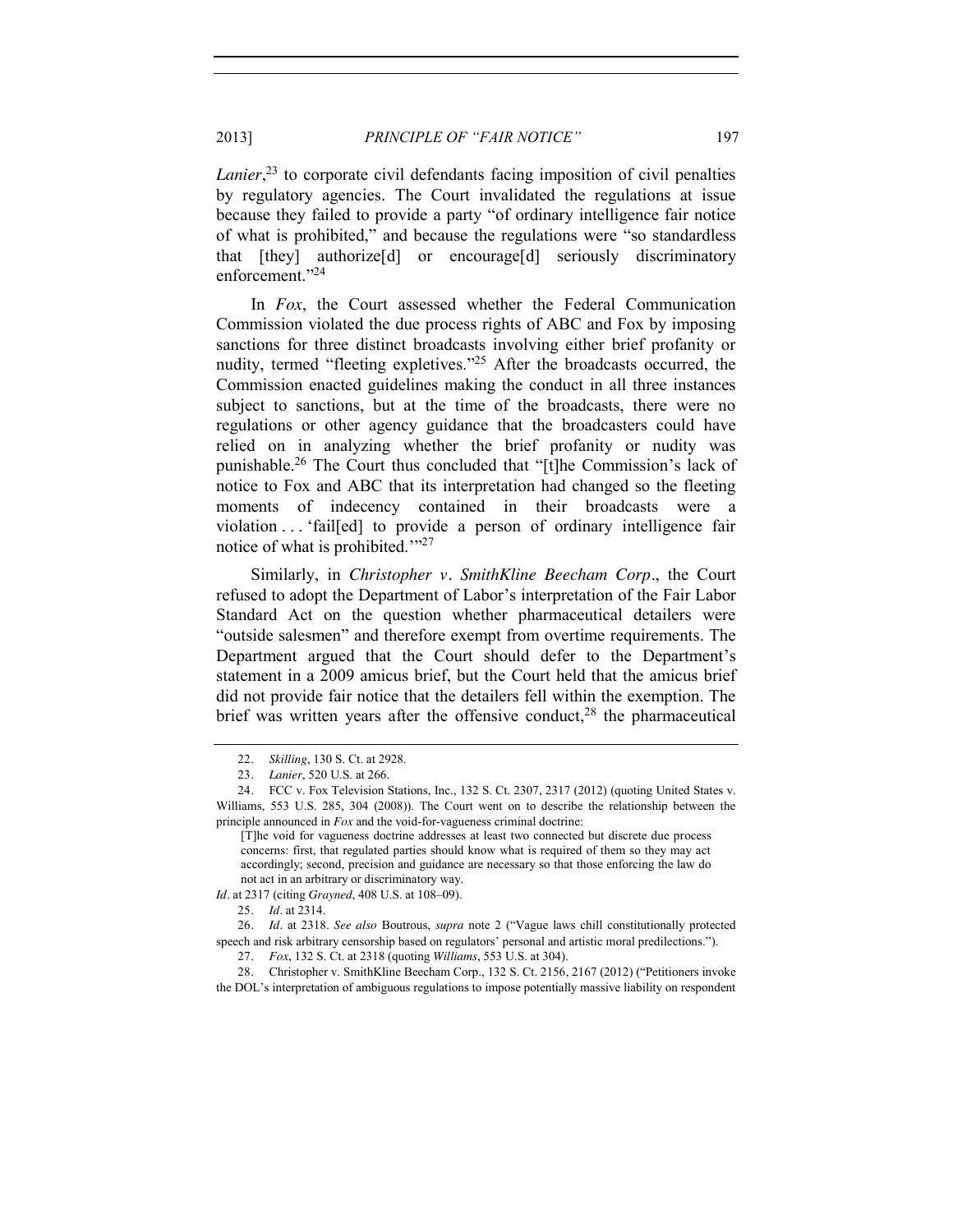industry's practice was to classify the detailers as exempt employees, and the Department had never initiated any enforcement action against such practices.<sup>29</sup> As a result, the Court held that "[t]o defer to the agency's interpretation in this circumstance would seriously undermine the principle that agencies should provide regulated parties 'fair warning of the conduct [a regulation] prohibits or requires.<sup>'"30</sup> According to the Court,

[I]t is one thing to expect regulated parties to conform their conduct to an agency's interpretations once the agency announces them; it is quite another to require regulated parties to divine the agency's interpretations in advance or else be held liable when the agency announces its interpretations for the first time in an enforcement proceeding and demands deference. $31$ 

*Fox* imported directly the long line of decisions in criminal law establishing the enduring principle that a defendant is entitled to fair notice of the conduct that will subject it to punishment—any punishment. Although the Court had previously struck down civil penalties on the ground that the defendant lacked fair notice, it had not done so in several decades.<sup>32</sup> In holding that "[a] fundamental principle in our legal system is that laws which regulate persons or entities must give fair notice of conduct that is forbidden or required,"<sup>33</sup> the *Fox* Court tied its analysis to such landmark criminal decisions as *Connally*, <sup>34</sup> *Lanzetta*, <sup>35</sup> and *Grayned*. 36

33*.* FCC v. Fox Television Stations, Inc., 132 S. Ct. 2307, 2317 (2012) (citation omitted).

for conduct that occurred well before that interpretation was announced.").

<sup>29</sup>*. Id.* at 2167–68. *See also* B&B Insulation, Inc. v. Occupational Safety and Health Review Comm'n, 583 F.2d 1364, 1372 (5th Cir. 1978) ("B&B, on the contrary, produced a variety of witnesses representing labor and management to demonstrate that the 'reasonable man' would have done no more than B&B under these circumstances.").

<sup>30</sup>*. Christopher*, 132 S. Ct. at 2167 (quoting Gates & Fox Co. v. Occupational Safety and Health Review Comm'n, 790 F.2d 154, 156 (D.C. Cir. 1986)).

<sup>31</sup>*. Id.* at 2168.

<sup>32</sup>*. See, e.g.*, Champlin Ref. Co. v. Corp. Comm'n of Okla., 286 U.S. 210, 242–43 (1932) (striking down a statute as unconstitutionally vague where the statute's "general terms" were not well defined by the common law and were not "shown to have any meaning in the oil industry sufficiently definite to enable those familiar with the operation of oil wells to apply them with any reasonable degree of certainty"); A.B. Small Co. v. Am. Sugar Ref. Co., 267 U.S. 233, 239 (1925) (looking to industry norms but finding no objective guidance and striking down statute as void for vagueness); United States v. L. Cohen Grocery Co., 255 U.S. 81, 89 (1921) (striking down statute as void for vagueness because "to attempt to enforce the section would be the exact equivalent of an effort to carry out a statute which in terms merely penalized and punished all acts detrimental to the public interest when unjust and unreasonable in the estimation of the court and jury").

<sup>34</sup>*.* Connally v. Gen. Constr. Co., 269 U.S. 385, 391 (1926) ("[A] statute which either forbids or requires the doing of an act in terms so vague that men of common intelligence must necessarily guess at its meaning and differ as to its application violates the first essential of due process of law.")

<sup>35</sup>*.* Lanzetta v. New Jersey, 306 U.S. 451, 453 (1939) ("No one may be required at peril of life, liberty or property to speculate as to the meaning of penal statutes. All are entitled to be informed as to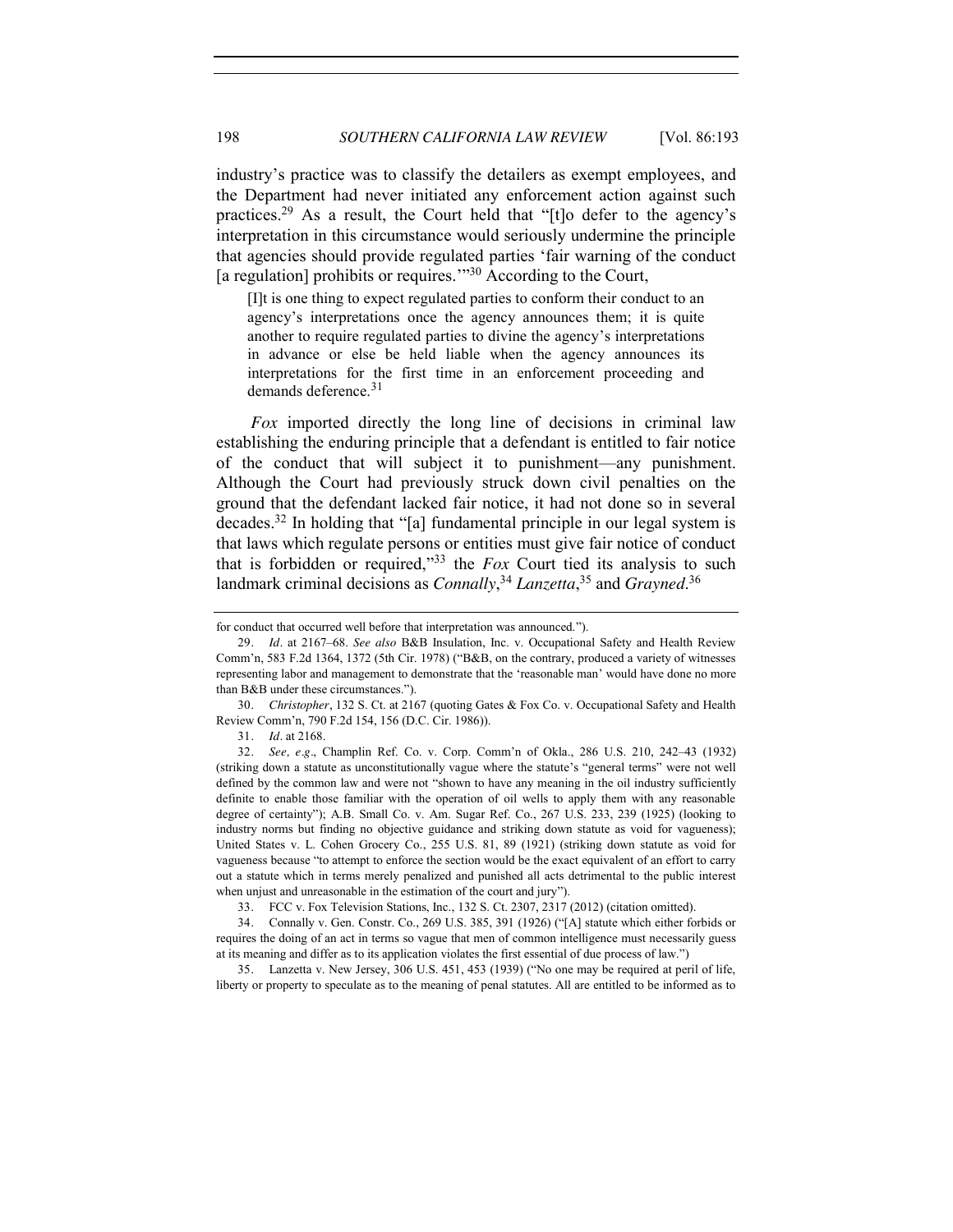#### 2013] *PRINCIPLE OF "FAIR NOTICE"* 199

*Fox* and *Christopher* (and the decisions that have followed) highlight the importance of *agency guidance* in giving regulated entities fair notice of what conduct could subject them to punishment.<sup>37</sup> For example, the Ninth Circuit, in a 2012 opinion citing *Christopher*, struck down a regulatory fine because the agency at issue did not provide firm guidance as to the interpretation of the regulation: "The Director could have issued notice-and-comment regulations regarding interest on compensation awards long ago . . . rather than taking inconsistent positions on interestrelated issues over the years."<sup>38</sup> As in *Fox* and *Christopher*, the Ninth Circuit premised its decision on the concern that allowing regulatory fines for deviations from regulations not clearly delineated at the time of action "would severely undermine the notice and predictability to regulated parties that formal rulemaking is meant to promote."<sup>39</sup>

And several courts have made clear that the *custom* and *practice of the industry* is critical in determining whether a reasonable regulated party could have anticipated punishment for certain conduct.<sup>40</sup> The Eighth Circuit held in *Drabik v. Stanley-Bostitch, Inc.* that "[c]ompliance with industry standard and custom serves to negate conscious disregard and to show that the defendant acted with a nonculpable state of mind.  $\ldots$ <sup>41</sup> Part

38*. Price*, 697 F.3d at 830–31 (citation omitted).

39*. Id.* at 830. *See also, e.g.*, City of Chicago v. Morales, 527 U.S. 41, 50–51 (1999) (striking down a city ordinance that prohibited "loitering" in public places, based on the fact that the statute did not provide notice as to what constituted loitering, and noting that the Constitution does not permit such vague standards by which citizens must conform their behavior); Giaccio v. Pennsylvania, 382 U.S. 399, 402 (1966) ("It is established that a law fails to meet the requirements of the Due Process Clause if it is so vague and standardless that it leaves the public uncertain as to the conduct it prohibits . . . ."); *Lanzetta*, 306 U.S. at 453 ("No one may be required at peril of life, liberty or property to speculate as to the meaning of penal statutes.").

40*. See, e.g.*, *Summit Petroleum*, 690 F.3d at 746 (discussing the fact that the term "adjacent" could not be credited with the EPA's preferred interpretation, in part because of memoranda given to members of the oil and gas industry reflecting a different interpretation); *EME Homer City*, 696 F.3d at 33 (stating that one of the reasons for states not complying with an EPA guideline was that industry custom among states dictated a different result than the regulation).

41. Drabik v. Stanley-Bostitch, Inc., 997 F.2d 496, 510 (8th Cir. 1993).

what the State commands or forbids.").

<sup>36</sup>*.* Grayned v. City of Rockford, 408 U.S. 104, 108–09 (1972) (discussing the requirement that parties be able to know that conduct is prohibited prior to performing it and the prohibition on discriminatory enforcement of the law).

<sup>37</sup>*. See, e.g.*, Price v. Stevedoring Servs. of Am., Inc., 697 F.3d 820, 830–31 (9th Cir. 2012) (citing Christopher v. SmithKline Beecham Corp., 132 S. Ct. 2156 (2012)) (stating that the agency at issue failed to announce interpretations of its regulation before the defendant's conduct); Summit Petroleum Corp. v. EPA, 690 F.3d 733, 756 (6th Cir. 2012) (noting the "EPA's refusal to include a functional relationship test in its single stationary source analysis and its current position that its analysis cannot be completed without it"); EME Homer City Generation, L.P. v. EPA, 696 F.3d 7, 33 (D.C. Cir. 2012) (citing both *Fox* and *Christopher* in striking down an interpretation of an EPA regulation that was announced "*after* the States' chance to comply with the target has already passed").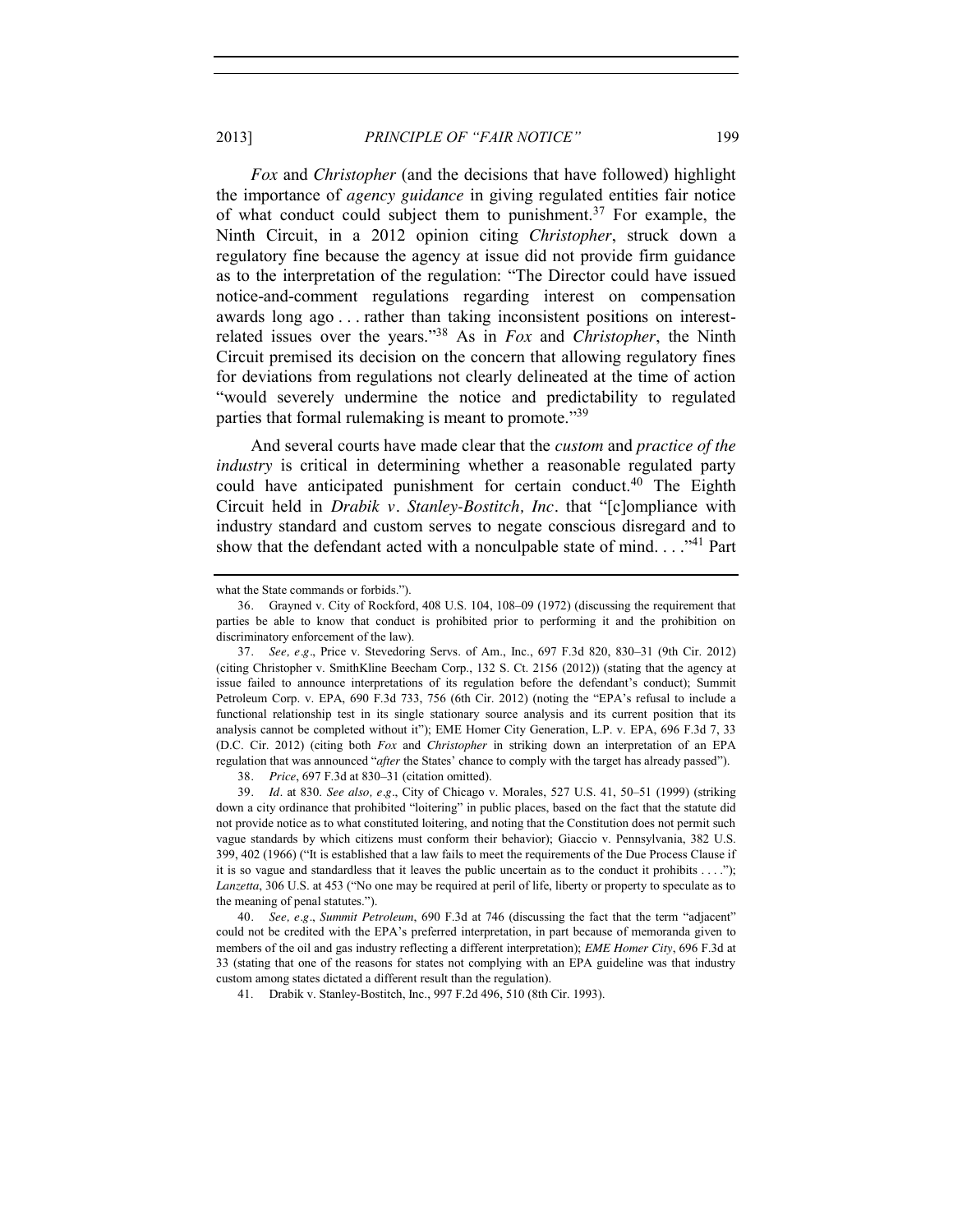of the fair-notice analysis therefore involves a comparison between the conduct of the defendant and the common practices of the defendant's competitors in the relevant industry. This conflicting guidance from the way other entities are interpreting the laws<sup>42</sup> means that a defendant lacked the constitutionally required fair notice.<sup>43</sup>

## IV. FAIR NOTICE OF CONDUCT THAT CAN SUBJECT A DEFENDANT TO PUNITIVE DAMAGES LIABILITY

Although the Supreme Court has not squarely addressed the question, *Fox* and *Christopher* leave no doubt that a defendant is entitled to fair notice of conduct that can give rise to punitive damages liability. The Court has termed punitive damages "quasi-criminal," and has made clear that such damages "further a State's legitimate interests in punishing unlawful conduct and deterring its repetition."<sup>44</sup> Thus, because punitive damages are intended to punish, they cannot be imposed on a defendant that lacks fair notice that the conduct at issue could result in punitive damages liability.

The Supreme Court in *BMW v. Gore* and *State Farm v. Campbell* addressed constitutional limits on the *amount* of a punitive damages award,45 and the Court in *Philip Morris USA v. Williams* established *procedural* protections that punitive damages defendants must be afforded.46 In doing so, the Court made clear that "[e]lementary notions of fairness enshrined in our constitutional jurisprudence dictate that a person receive fair notice" of both "the conduct that will subject him to

<sup>42</sup>*. See* Grayned v. City of Rockford, 408 U.S. 104, 110 (1972) ("Here, we are relegated . . . to the interpretations the court below has given to analogous statutes . . . .") (quoting Coates v. Cincinnati, 402 U.S. 611, 614 (1971)) (internal quotation marks omitted); United States v. Lanier, 520 U.S. 259, 267–68 (1997) (holding that if case law existing at the time of a criminal defendant's alleged violation of a statute did not "make specific" that such conduct was proscribed, the criminal defendant cannot be held to have had fair notice) (citing Screws v. United States, 325 U.S. 91, 105 (1945)).

<sup>43</sup>*. See Lanier*, 520 U.S. at 266 (stating that defendants may not be punished under a "novel construction" of a statute if "neither the statute nor any prior judicial decision has fairly disclosed [the defendant's conduct] to be within its scope"); Bouie v. City of Columbia, 378 U.S. 347, 354–55 (1964) (overturning a state Supreme Court's affirmance of convictions under a statute prohibiting entry onto the land of another for a student sit-in because the state court construction of the statute was unfamiliar at the time the students engaged in the sit-in).

<sup>44</sup>*.* BMW of N. Am., Inc. v. Gore, 517 U.S. 559, 568 (1996) (citations omitted).

<sup>45</sup>*. Id.* at 575–85 (discussing degree of reprehensibility, ratio, and sanctions for comparable misconduct as factors in this determination); State Farm Mut. Auto. Ins. v. Campbell, 538 U.S. 408, 426 (2003) ("In sum, courts must ensure that the measure of punishment is both reasonable and proportionate to the amount of harm to the plaintiff and to the general damages recovered.").

<sup>46.</sup> Philip Morris USA v. Williams, 549 U.S. 346, 353 (2007) ("The Due Process Clause prohibits a State from punishing an individual without first providing that individual with 'an opportunity to present every available defense.'") (quoting Lindsey v. Normet, 405 U.S. 56, 66 (1972)).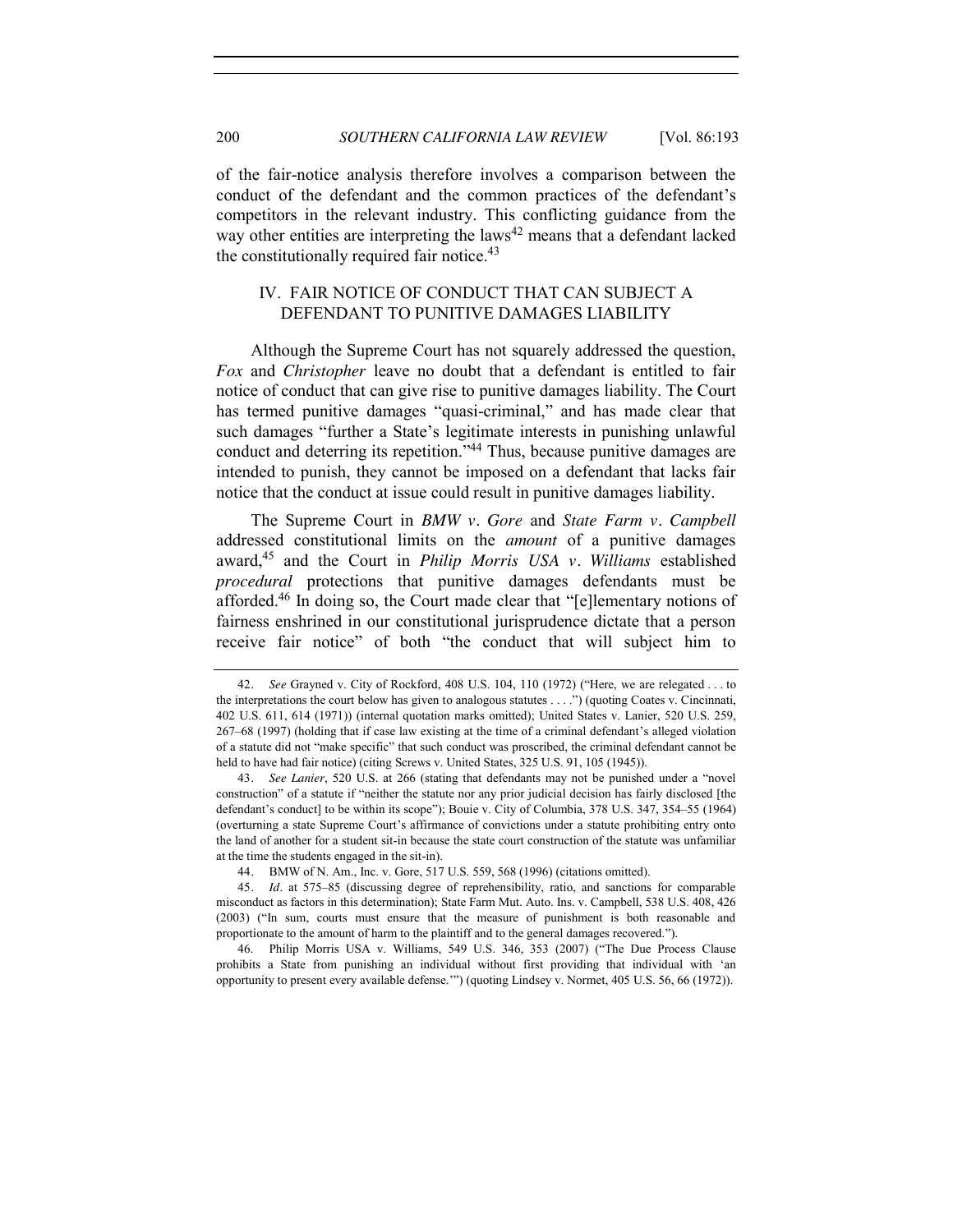punishment" and "the severity of the penalty that a state may impose."<sup>47</sup> A defendant must violate specifically prescribed liability standards in order to be subject to punitive damages—a "defendant should be punished for the conduct that harmed the plaintiff, not for being an unsavory individual or business."<sup>48</sup> Thus, the Court has already acknowledged the requirement that a defendant receive "fair notice" of "the conduct that will subject him to punishment."49

Notwithstanding the due process protections established by the Court on the amount of punitive damages awards in *Gore* and *Campbell*, the vagueness problems concerning punitive damages liability persist to this day. Because the standards for imposing punitive damages liability are often extremely vague and open ended, it is crucial that the fair-notice principle constrain the scope of conduct that can give rise to punitive damages liability. As the Supreme Court explained in *Honda Motor Co. v. Oberg*,

Punitive damages pose an acute danger of arbitrary deprivation of property. Jury instructions typically leave the jury with wide discretion in choosing amounts, and the presentation of evidence of a defendant's net worth creates the potential that juries will use their verdicts to express biases against big businesses, particularly those without strong local presences.<sup>50</sup>

The Court has consistently expressed distaste for the arbitrary nature of punitive damages awards.<sup>51</sup>

Vagueness problems are inherent in the punitive damage context because states generally authorize such punishments for a wide range of torts—from strict liability to negligence to fraud—pursuant to an

<sup>47</sup>*. Gore*, 517 U.S. at 574 (footnote omitted). *See also* Cooper Indus., Inc. v. Leatherman Tool Grp., Inc., 532 U.S. 424, 433 (2001); *Campbell*, 538 U.S. at 417.

<sup>48</sup>*. Campbell*, 538 U.S. at 423.

<sup>49</sup>*. See, e.g.*, Deters v. Equifax Credit Info. Servs., Inc., 981 F. Supp. 1381, (D. Kan. 1997) ("The court has no difficulty with this requirement [of fair notice of the underlying conduct].") (quoting another source) (internal quotation marks omitted); Cont'l Trend Res., Inc. v. OXY USA Inc., 101 F.3d 634, 638 (10th Cir. 1996) ("BMW did not discuss this requirement except in the context of the severity of the penalty the defendant might expect. In the instant case we have no difficulty with this requirement.").

<sup>50</sup>*.* Honda Motor Co. v. Oberg, 512 U.S. 415, 432 (1994).

<sup>51</sup>*. See, e.g.*, Exxon Shipping Co. v. Baker, 554 U.S. 471, 499–500 (2008); Pac. Mut, Life Ins. Co. v. Haslip, 499 U.S. 1, 59 (1991) (O'Connor, J., dissenting) ("[T]he Due Process Clause does not permit a State to classify arbitrariness as a virtue. Indeed, the point of due process—of the law in general—is to allow citizens to order their behavior. A State can have no legitimate interest in deliberately making the law so arbitrary that citizens will be unable to avoid punishment based solely upon bias or whim."); *Campbell*, 538 U.S. at 417–18 (adopting Justice O'Connor's reasoning in her *Haslip* dissent).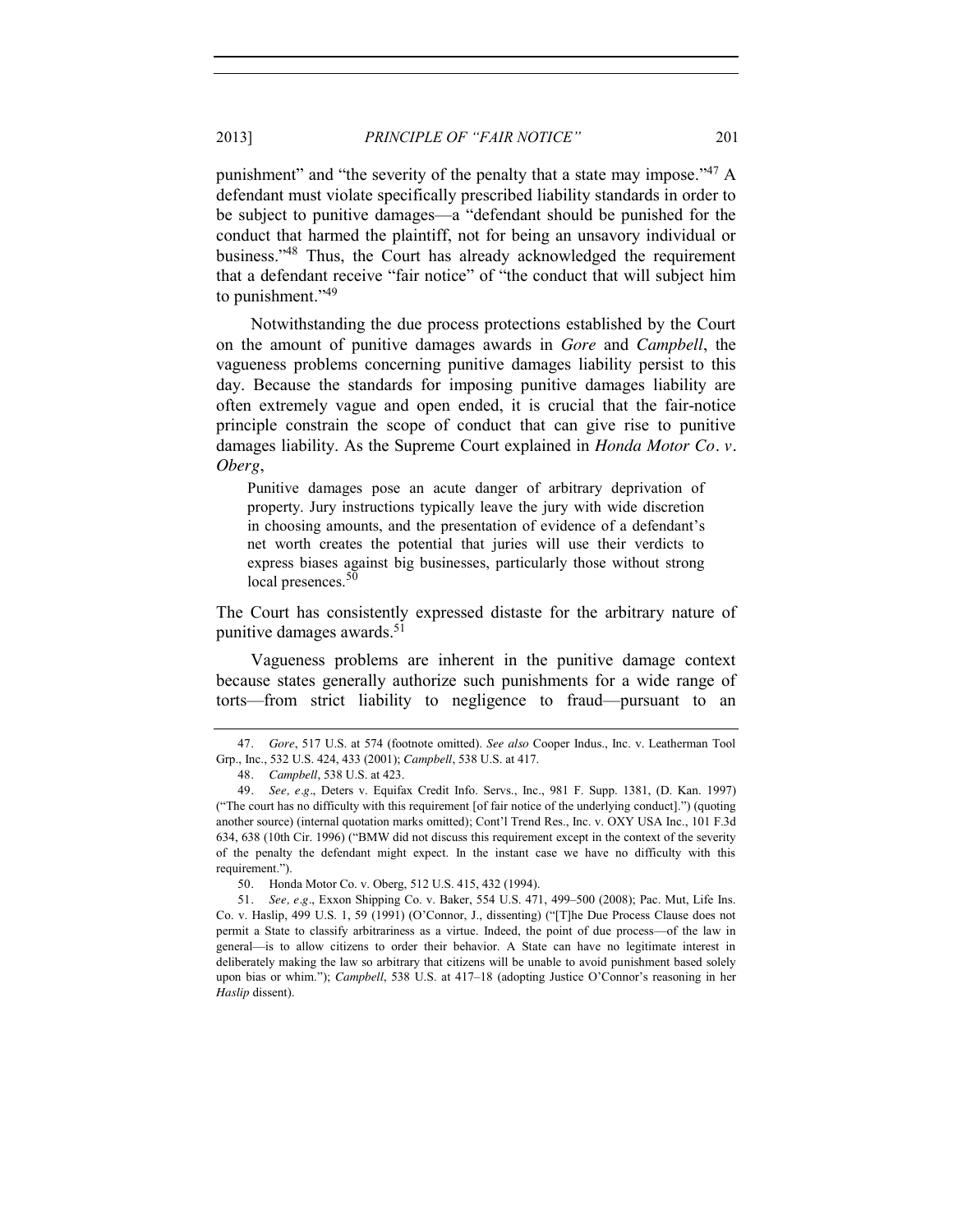overarching but ill-defined and malleable standard of conduct, such as "malice," that governs in all cases in which punitive damages are sought.<sup>52</sup> As Justice O'Connor once observed, punitive damages "instructions are so fraught with uncertainty that they defy rational implementation. Instead, they encourage inconsistent and unpredictable results by inviting juries to rely on private beliefs and personal predilections."<sup>53</sup> And as Justice Brennan once put it, standard jury instructions do not help, instead giving juries "little more than an admonition do what they think is best."<sup>54</sup>

The constitutional protections of fair notice are therefore critical when a defendant is faced with the open-ended discretion of a jury tasked with meting punishment against a defendant it has found liable under the civil laws. As in the context of fines by an administrative agency, reviewing courts can look to industry custom, agency guidance, and decisional law in determining whether a defendant was given fair notice that the conduct at issue could subject it to punishment.

Thus, when a defendant complies with all guidance by the relevant regulating agency or agencies, "it would defy history and current thinking to treat [that] defendant . . . as a knowing or reckless violator."<sup>55</sup> Where there is conflicting agency guidance that makes it unclear whether certain conduct can be sanctioned, as occurred in *Fox*, a defendant that acts on such an interpretation cannot be punished.<sup>56</sup> This is true even if a court subsequently determines that the defendant's interpretation was incorrect. For example, the Supreme Court in *Safeco Insurance Co. of America v. Burr* reversed a punitive damages award because the defendant's interpretation of the law—based on the agency's guidance—"albeit erroneous," was not unreasonable given the vagueness of language in the

56*. See* FCC v. Fox Television Stations, Inc., 132 S. Ct. 2307, 2318 (2012); *Safeco*, 551 U.S. at 69 (stating that the plaintiffs were not entitled to punitive damages in part because the defendant's "reading of the statute, albeit erroneous, was not objectively unreasonable"); Toffoloni v. LFP Publ'g Grp., 483 F. App'x 561, 564 (11th Cir. 2012) (vacating a punitive damages award where the defendant "reasonably and honestly (albeit mistakenly) believed" that publication of nude photographs was subject to the newsworthiness exception to the right of publicity); Clark v. Chrysler Corp., 436 F.3d 594, 603 (6th Cir. 2006) (vacating a punitive damages award where there was a "good faith dispute" as to the necessity of testing that may have prevented the plaintiff's accident) (citation omitted); Satcher v. Honda Motor Co., 52 F.3d 1311, 1316–17 (5th Cir. 1995) (vacating a punitive damages award where there was a "genuine dispute" as to the lawfulness of the defendant's conduct).

<sup>52</sup>*. See, e.g.*, *Oberg*, 512 U.S. at 432.

<sup>53</sup>*. Haslip*, 499 U.S. at 43 (O'Connor, J., dissenting).

<sup>54</sup>*.* Browning-Ferris Indus. of Vt. v. Kelco Disposal, Inc., 492 U.S. 257, 281 (Brennan, J., concurring).

<sup>55</sup>*.* Safeco Ins. Co. of Am. v. Burr, 551 U.S. 47, 70 n.20 (2007). *See also id.* at 69–72 (holding the defendant to an "objectively reasonable" standard).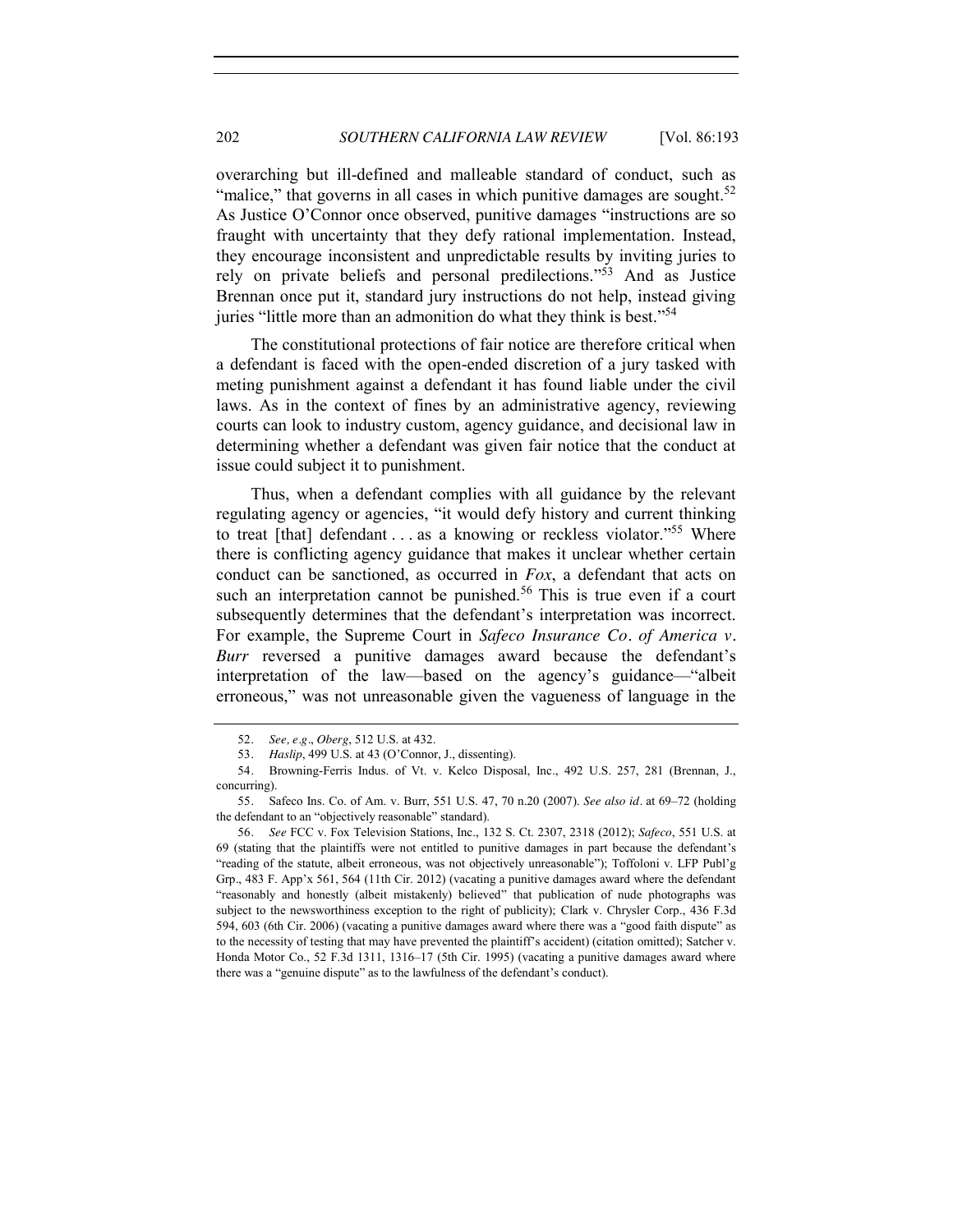2013] *PRINCIPLE OF "FAIR NOTICE"* 203

#### regulation.57

Likewise, the custom and practice in the industry should be a guide for determining what notice was available to a defendant. The Court in *Christopher* analyzed whether it was customary in the pharmaceutical industry to consider pharmaceutical detailers as exempt "outside salesmen."<sup>58</sup> Because the general practice in the industry was to treat detailers as exempt, the Court held that the defendant was not on notice that its treatment of the detailers transgressed any agency guideline.<sup>59</sup> Likewise, where a defendant's conduct is in line with the industry's custom and practice, a defendant's "objectively reasonable" conduct<sup>60</sup> cannot support a punitive damages award.<sup>61</sup>

While lower courts have not analyzed whether *Fox* and *Christopher*  preclude punitive damages against a defendant without any indication in regulatory guidance, custom and practice in the industry, or decisional law that its conduct could subject it to punishment, the Supreme Court's most recent fair-notice pronouncement leaves little doubt that punishing a defendant in such a case would be unconstitutional.<sup>62</sup> Cases arising after *Fox* and *Christopher* emphasize that the due process inquiry turns on both *notice* and *punishment*. For example, the Ninth Circuit in *Price v. Stevedoring Services of America, Inc.* required notice by the Director of the Office Workers' Compensation Programs in order for employment benefits

<sup>57</sup>*. Safeco*, 551 U.S. at 69. *See also* Ivy v. Ford Motor Co., 646 F.3d 769, 777 (11th Cir. 2011) (holding that finding "an after-the-fact expert to opine that a product is defective cannot be sufficient to create a jury question on the issue of wantonness . . . when the product satisfied all the government and industry standards extant at the earlier relevant time") (citation omitted); *Satcher*, 52 F.3d at 1317 (stating that compliance with regulatory standards was a key factor demonstrating "that no reasonable jury could conclude . . . that [that case was] an 'extreme case' meriting punitive damages"); Richards v. Michelin Tire Corp., 21 F.3d 1048, 1059 (11th Cir. 1994) (holding that "JNOV should be granted in [the manufacturer's] favor" on the issue of punitive damages where, among other things, "the record demonstrates that [the manufacturer] complied with all Federal Motor Vehicle Standards"); Farmy v. Coll. Hous., Inc., 121 Cal. Rptr. 658, 663–64 (Cal. Ct. App. 1975) (finding that punitive damages were not warranted for an alleged nuisance by adjoining landowners where the landowners complied with all applicable ordinances and regulations).

<sup>58</sup>*.* Christopher v. SmithKline Beecham Corp., 132 S. Ct. 2156, 2167–68 (2012).

<sup>59</sup>*. Id.* at 2168.

<sup>60</sup>*. Safeco*, 551 U.S. at 69–72.

<sup>61</sup>*. See id*. at 69 ("It is this high risk of harm, *objectively assessed* that is the essence of recklessness at common law.") (emphasis added) (citations omitted) (quoting another source); Drabik v. Stanley-Bostitch, Inc., 997 F.2d 496, 510 (8th Cir. 1993) (stating that where a defendant proves that it has complied with industry standards and custom, such proof "serves to negate conscious disregard and to show that the defendant acted with a nonculpable state of mind").

<sup>62</sup>*. See* Price v. Stevedoring Servs. of Am., Inc., 697 F.3d 820, 830 (9th Cir. 2012) (identifying that punishment without regulatory guidance "would severely undermine the notice and predictability to regulated parties that formal rulemaking is meant to promote") (citation omitted).